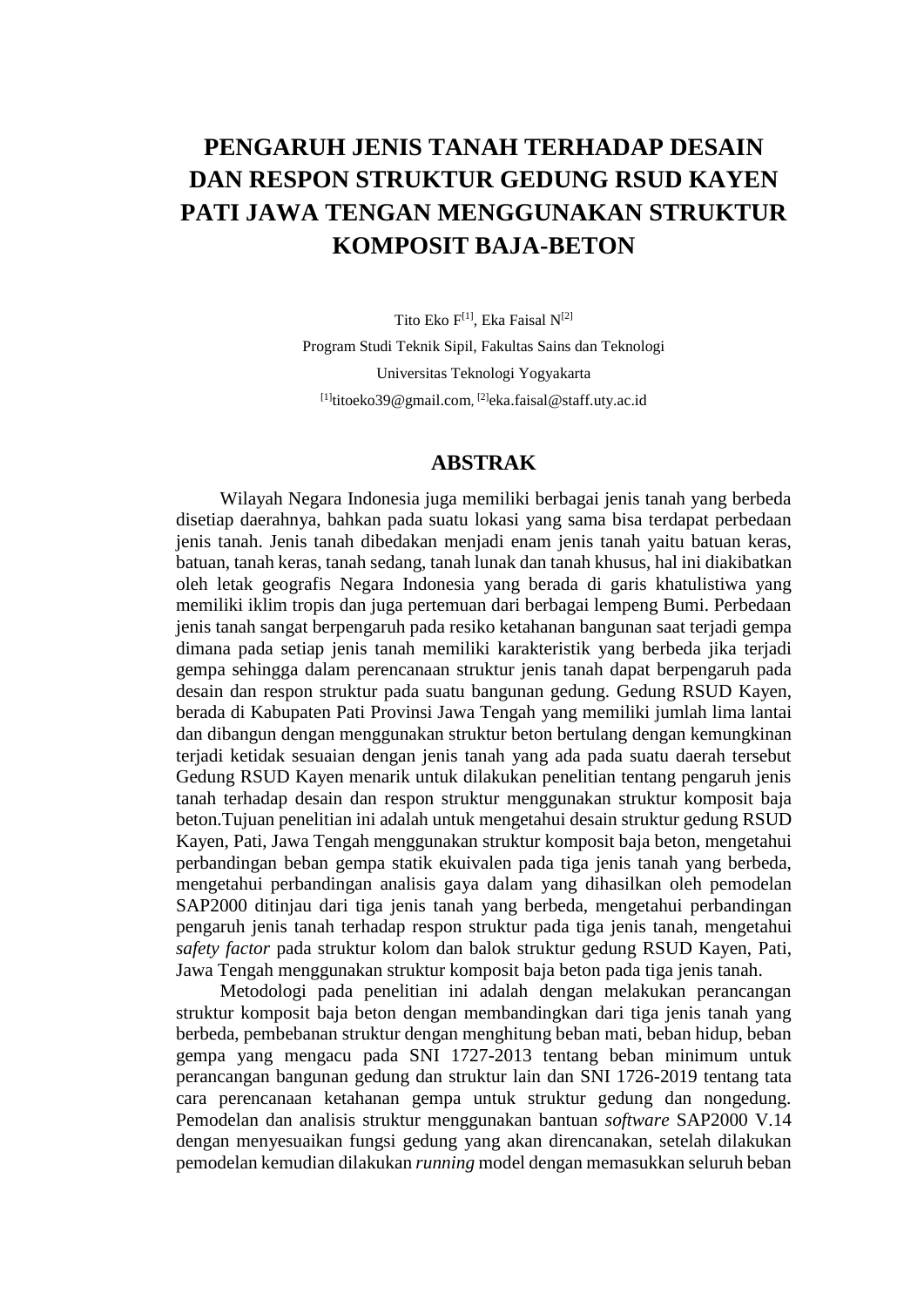yang bekerja pada struktur hingga didapatkan *output* gaya dalam pada struktur. Analisis kekuatan struktur mengacu pada SNI 1729-2015 tentang spesifikasi untuk bangunan gedung baja struktural, response struktur dilakukan dengan mengambil data simpangan antar lantai yang dihasilkan dari pemodelan SAP2000 kemudian melakukan kontrol momen yang bekerja pada struktur berupa kontrol kekuatan struktur, lendutan, *drift ratio* kemudian dibandingkan dengan kapasitas maksimum yang dapat diterima oleh struktur ditinjau dari tiga jenis tanah yang berbeda sehingga dapat ditarik kesimpulan dari penelitian yang telah dilakukan.

Hasil analisis pengaruh jenis tanah terhadap desain dan respon struktur didapatkan desain struktur komposit yaitu kolom K1 Beton 400×500mm, profil baja H 390×300×10×16, kolom K2 beton 400×400mm, profil baja H 300×300×10×15, kolom K3 150×150mm, profil baja H 100×100×6×8, balok B1 IWF 496×199×9×14, balok B2 IWF 450×175×11×20, balok B3 IWF 400×150×10×18, balok anak IWF  $400\times155\times14.4\times21.6$ . Hasil nalisis beban gempa statik ekuivalen jenis tanah lunak 15937,51 kN, tanah sedang 13125,01 kN dan tanah keras 10202,34 kN, mengalami penurunan sebesar 17,6 % dan 22,26 %. Hasil analisis gaya dalam struktur mengalami selisih rata-rata pada momen (Mu) 6,359% dan 1,153%, gaya geser (Vu) 4,298% dan 2,205%, momen torsi (Nu) 6,624% dan 3,04%. Hasil analisis respon struktur simpangan antar lantai mengalami selisih 19,07% dan 8,158% pada arah X, pada arah Y didapatkan hasil 12,63% dan 8,8%. *Safety factor* pada Struktur kolom menghasilkan rasio tekan tanah lunak yaitu K1 0,617, K2 0,366, K3 0,659. Tanah sedang yaitu K1 0,617, K2 0,366, K3 0,659. Tanah keras yaitu K1 0,617, K2 0,366, K3 0,659. Nilai rasio tarik tanah lunak yaitu K1 0,00281, K2 0,00135, K3 0,00197. Tanah sedang yaitu K1 0,00281, K2 0,00135, K3 0,00196. Tanah keras yaitu K1 0,00281, K2 135, K3 0,00196. Struktur balok nilai rasio momen tanah lunak yaitu B1 0,503, B2 0,306, B3 0,158, BA 0,340. Tanah sedang yaitu B1 0,669, B2 0,409, B3 0,158, BA 0,340. Tanah keras yaitu B1 0,720, B2 0,409, B3 0,158, BA 0,340. Perbandingan *safety factor* selisih rata-rata kolom pada rasio tekan 0,00734% dan 0%, rasio tarik 0,00734% dan 0%. Perbandingan selisih rata-rata balok pada rasio memen 16,438% dan 1,94%, rasio geser 1,926% dan 0,164%.

**Kata Kunci** : *Gedung RSUD Kayen, Pengaruh jenis tanah terhadap respon struktur, Struktur Komposit baja beton*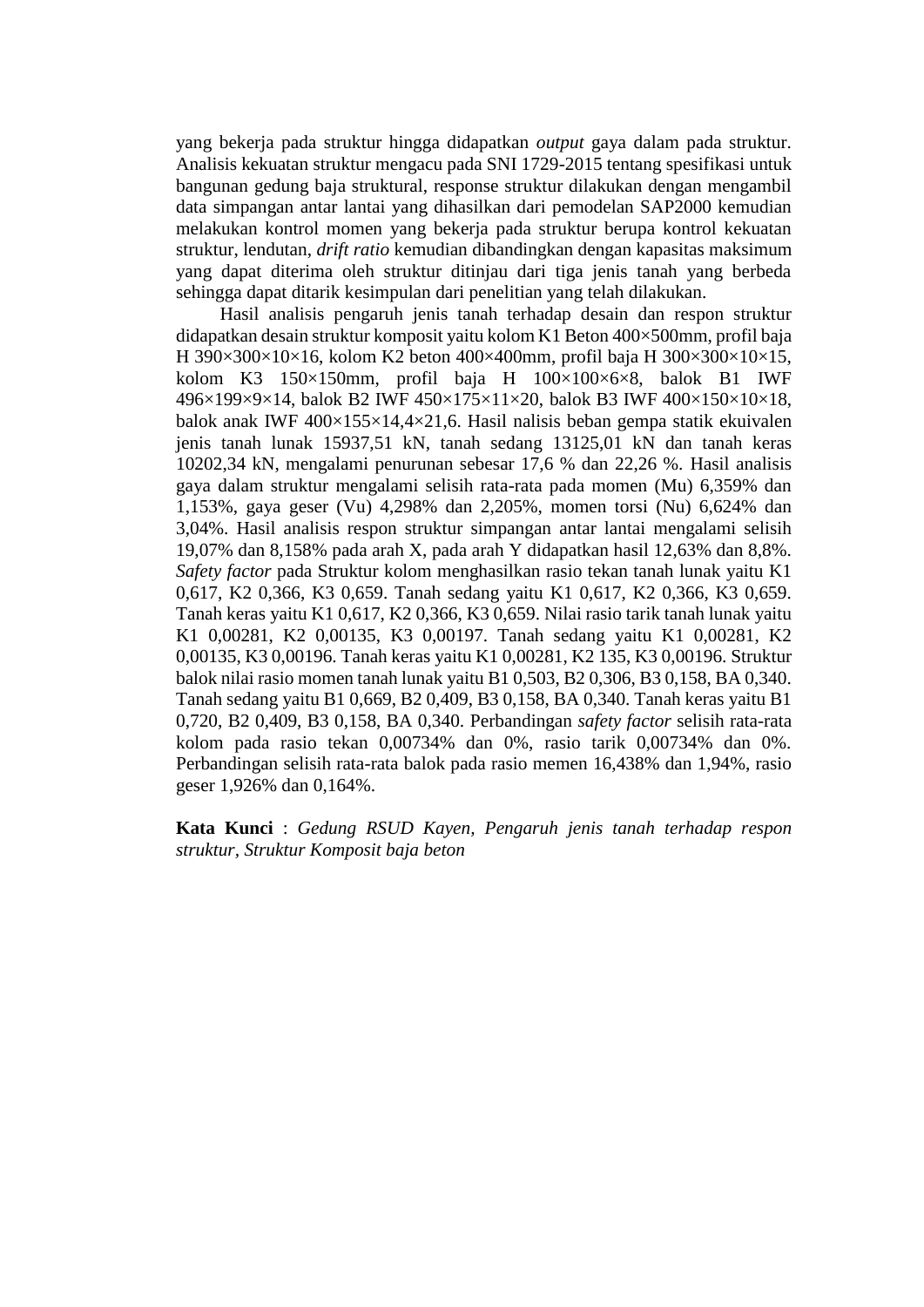## **THE INFLUENCE OF SOIL TYPES ON THE DESIGN AND RESPONSE TO THE HOSPITAL BUILDING STRUCTURE OF KAYEN PATI CENTRAL JAVA USING STEEL-CONCRETE COMPOSITE STRUCTURE**

Tito Eko F<sup>[1]</sup>, Eka Faisal N<sup>[2]</sup>

Civil Engineering Department, Faculty of Science and Technology, University of Technology Yogyakarta <sup>[1]</sup>[titoeko39@gmail.com,](mailto:titoeko39@gmail.com) <sup>[2]</sup>[eka.faisal@staff.uty.ac.id](mailto:eka.faisal@staff.uty.ac.id)

#### Abstract

The territory of the State of Indonesia also has various types of land that are different in each region, even in the same location there can be different types of soil. Soil types are divided into six types of soil, namely hard rock, rock, hard soil, medium soil, soft soil and special soil, this is due to the geographic location of the State of Indonesia which is on the equator which has a tropical climate and also the meeting of various Earth plates. Differences in soil types greatly affect the risk of building resistance during an earthquake where each type of soil has different characteristics in the event of an earthquake so that in structural planning the type of soil can affect the design and structural response of a building. The Kayen Hospital building, located in Pati Regency, Central Java Province, has a total of five floors and was built using reinforced concrete structures with the possibility of a mismatch with the type of soil in that area. It is interesting to conduct research on the effect of soil type on design of Kayen Hospital building and its structural response using concrete steel composite structures. The purpose of this study was to determine the structural design of the Kayen Regional Hospital, Pati, Central Java using a steel-concrete composite structure, determine the comparison of the equivalent static earthquake load on three different types of soil, determine the comparison of internal force analysis generated by SAP2000 modeling in terms of three different types of soil, knowing the comparison of the effect of soil types on the response of the structure on three types of soil, knowing the safety factor in the column and beam structure of the Kayen Hospital, Pati, Central Java using a steel composite structure concrete on three types of soil.

The methodology in this study was to design a steel-concrete composite structure by comparing three different types of soil, structural loading by calculating dead load, live load, earthquake load referring to SNI 1727-2013 regarding the minimum load for designing buildings and other structures and SNI 1726-2019 concerning earthquake resistance planning procedures for building and non-building structures. Modeling and analysis of the structure used the SAP2000 V.14 software supported by adjusting the function of the building to be planned, after modeling was carried out then a running model was carried out by entering all the loads acting on the structure to obtain the internal force output on the structure. Structural strength analysis referred to SNI 1729-2015 regarding specifications for structural steel buildings, structural response was carried out by taking the deviation data between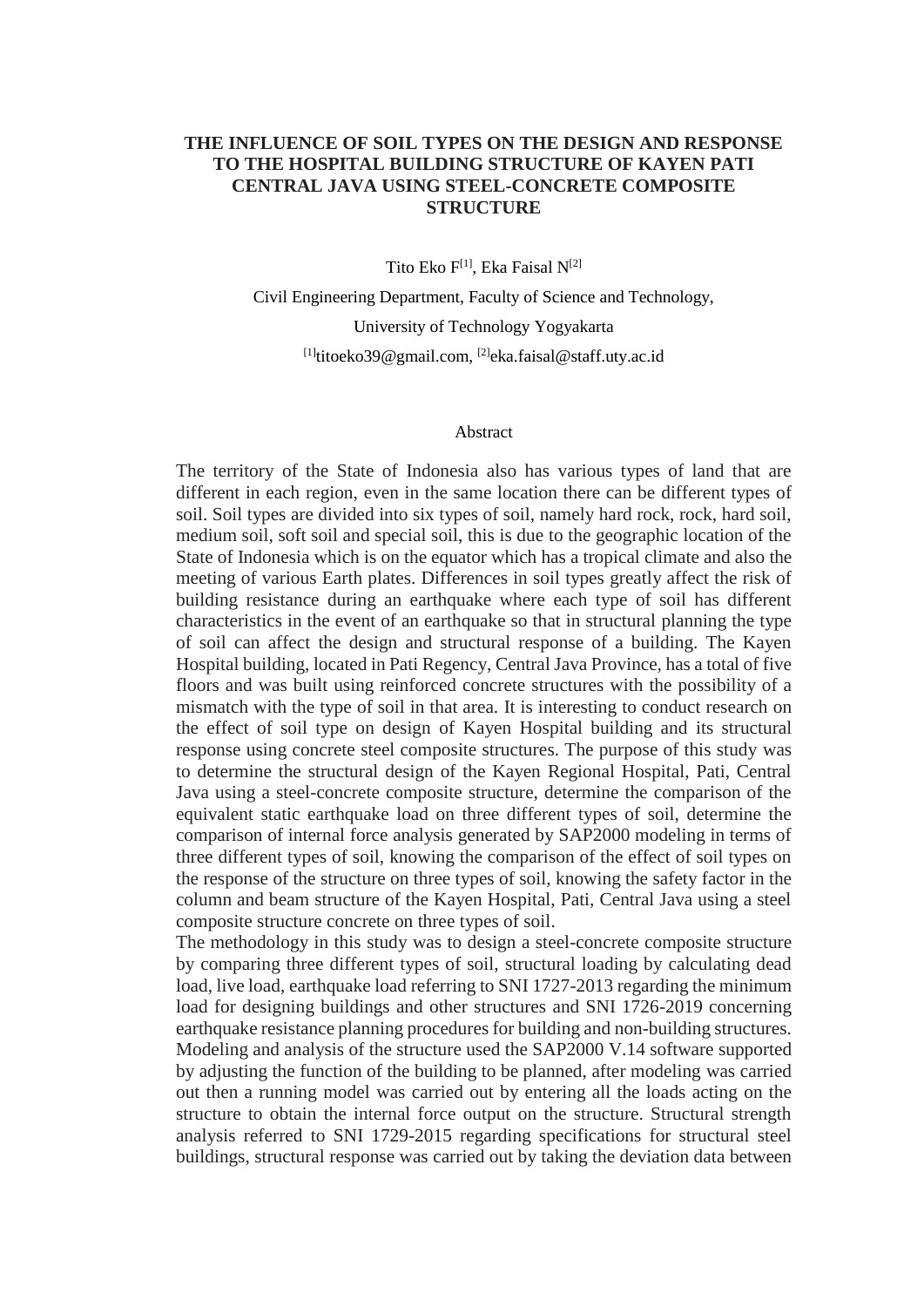floors generated from SAP2000 modeling then performing moment control that works on the structure in the form of structural strength control, deflection, drift ratio then compared with the maximum capacity that can be accepted by the structure in terms of three different types of soil so that conclusions can be drawn from the research that had been done.

The results of the analysis showed that the effect of soil type on the design and response of the structure obtained a composite structure design, namely K1 Beton  $400 \times 500$ mm, H 390  $\times 300 \times 10 \times 16$  steel profiles,  $400 \times 400$ mm K2 concrete columns,  $300 \times 300 \times 10 \times 15$  steel profiles., K3 column  $150 \times 150$ mm, steel H profile  $100 \times 100 \times 6 \times 8$ , B1 IWF beam  $496 \times 199 \times 9 \times 14$ , B2 IWF beam  $450 \times$  $175 \times 11 \times 20$ , B3 IWF beam  $400 \times 150 \times 10 \times 18$ , IWF joist  $400 \times 155 \times 14.4 \times$ 21.6. The results of the analysis of the static earthquake load equivalent to soft soil type 15937.51 kN, medium soil 13125.01 kN and hard soil 10202.34 kN, decreased by 17.6% and 22.26%.

The results of the analysis of the force in the structure experienced a difference in the mean moment (Mu) of 6.359% and 1.153%, the shear force (Vu) was 4.298% and 2.205%, the torque moment (Nu) was 6.624% and 3.04%. The results of the analysis of the response of the deviation structure between floors experienced a difference of 19.07% and 8.158% in the X direction, in the Y direction the results were 12.63% and 8.8%. The safety factor in the column structure produced a soft soil compression ratio, namely K1 0.617, K2 0.366, K3 0.659, medium soil, namely K1 0.617, K2 0.366, K3 0.659, with hard soils of K1 0.617, K2 0.366, K3 0.659. The tensile ratio value of soft soil was K1 0.00281, K2 0.00135, K3 0.00197, medium soil, namely K1 0.00281, K2 0.00135, K3 0.00196, and hard soils of K1 0.00281, K2 135, K3 0.00196. In the beam structure, the soft soil moment ratio values weare B1 0.503, B2 0.306, B3 0.158, BA 0.340. Medium soils were B1 0.669, B2 0.409, B3 0.158, BA 0.340. Hard soils were B1 0.720, B2 0.409, B3 0.158, BA 0.340. Comparison of the safety factor was difference in the column average at a compressive ratio of 0.00734% and 0%, and a tensile ratio of 0.00734% and 0%. Comparison of the difference between the average beam at the memen ratio was 16.438% and 1.94%, with the shear ratio of 1.926% and 0.164%.

Keywords: *Kayen Hospital Building, Effect of soil type on structural response, Steel-concrete composite structure*